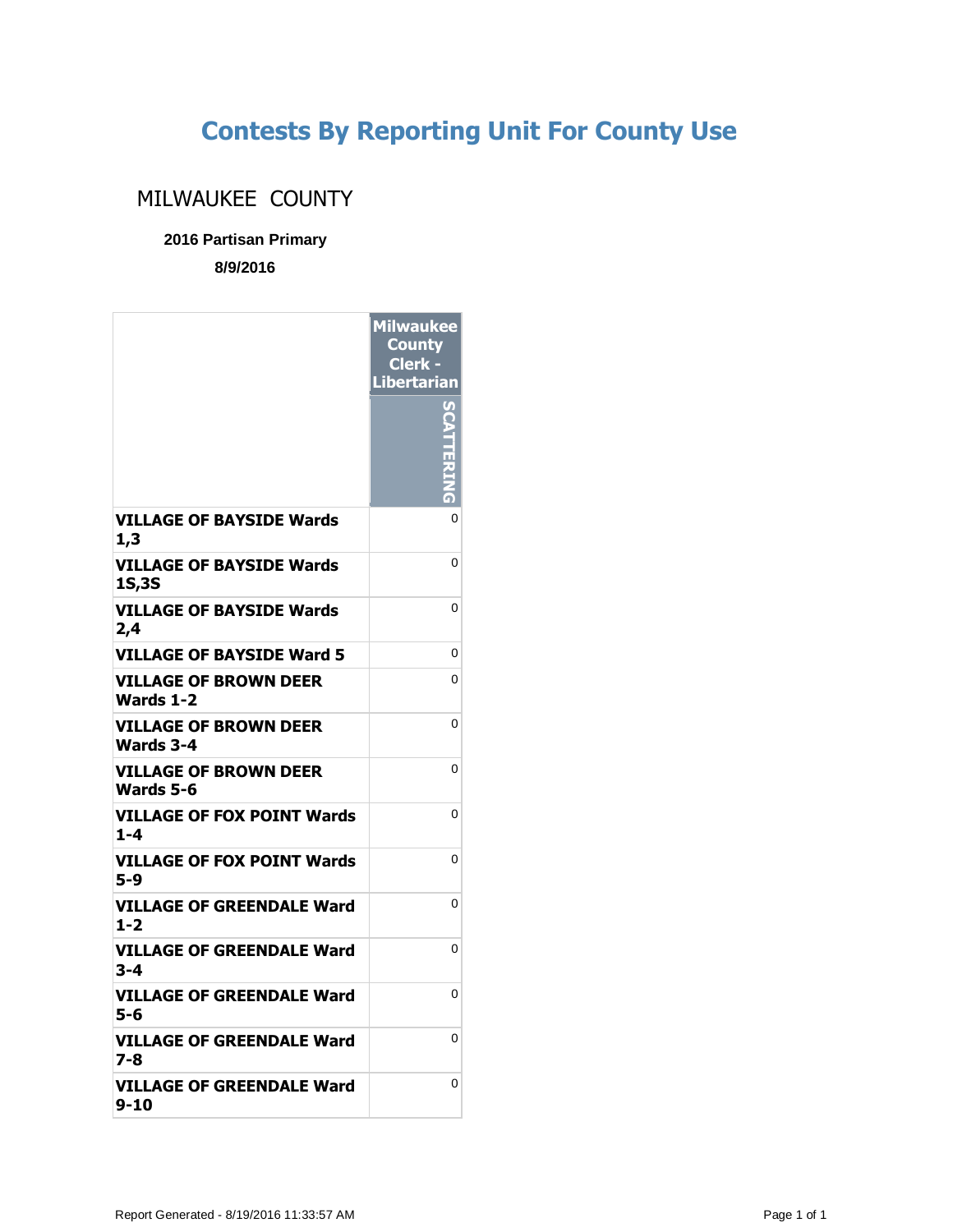| <b>VILLAGE OF HALES CORNERS</b><br>Wards 1-3          | 0 |
|-------------------------------------------------------|---|
| <b>VILLAGE OF HALES CORNERS</b><br>Wards 4-6          | 0 |
| VILLAGE OF HALES CORNERS<br>Wards 7-9                 | 0 |
| VILLAGE OF RIVER HILLS Ward<br>$1 - 3$                | 0 |
| VILLAGE OF SHOREWOOD Ward<br>$1 - 4$                  | 0 |
| <b>VILLAGE OF SHOREWOOD Ward</b><br>$5 - 8$           | 0 |
| VILLAGE OF SHOREWOOD Ward<br>$9 - 12$                 | 0 |
| <b>VILLAGE OF WEST MILWAUKEE</b><br><b>Ward 1-2,5</b> | 0 |
| <b>VILLAGE OF WEST MILWAUKEE</b><br><b>Ward 3-4,6</b> | 0 |
| <b>VILLAGE OF WHITEFISH BAY</b><br><b>Wards 1-2</b>   | 0 |
| <b>VILLAGE OF WHITEFISH BAY</b><br>Wards 3-4          | 0 |
| <b>VILLAGE OF WHITEFISH BAY</b><br>Wards 5-6          | 0 |
| <b>VILLAGE OF WHITEFISH BAY</b><br>Ward 7             | 0 |
| <b>VILLAGE OF WHITEFISH BAY</b><br><b>Wards 8,10</b>  | 0 |
| <b>VILLAGE OF WHITEFISH BAY</b><br><b>Wards 9,11</b>  | 0 |
| <b>VILLAGE OF WHITEFISH BAY</b><br>Ward 12            | 0 |
| <b>CITY OF CUDAHY Wards 1-3</b>                       | 0 |
| <b>CITY OF CUDAHY Wards 4-6</b>                       | 0 |
| <b>CITY OF CUDAHY Wards 7-9</b>                       | 0 |
| <b>CITY OF CUDAHY Wards 10-12</b>                     | 0 |
| <b>CITY OF CUDAHY Wards 13-15</b>                     | 0 |
| <b>CITY OF FRANKLIN Ward 1</b>                        | 0 |
| <b>CITY OF FRANKLIN Ward 2</b>                        | 0 |
| <b>CITY OF FRANKLIN Ward 3</b>                        | 0 |
| <b>CITY OF FRANKLIN Ward 4</b>                        | 0 |
| <b>CITY OF FRANKLIN Ward 5</b>                        | 0 |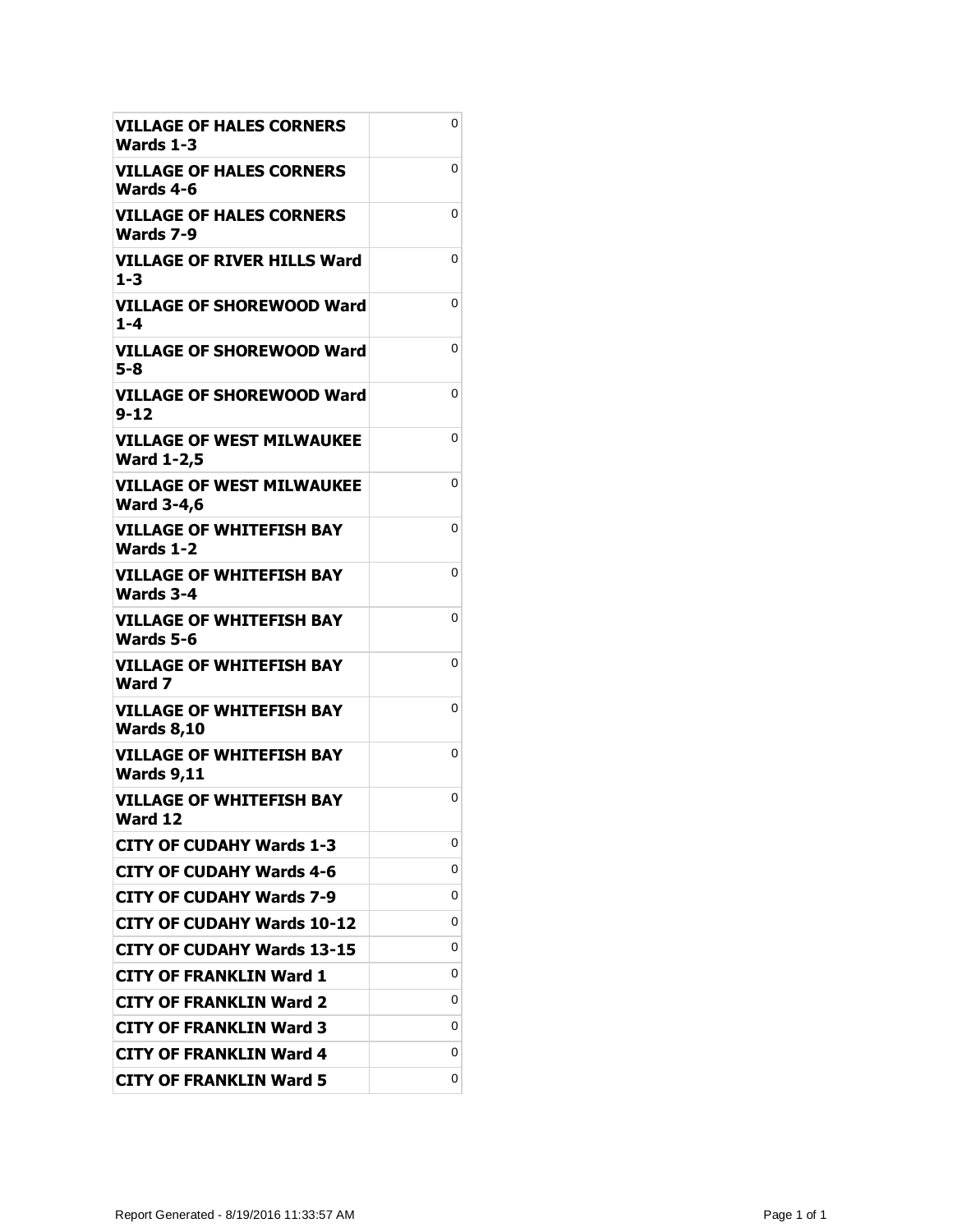| <b>CITY OF FRANKLIN Ward 6</b>     | 0 |
|------------------------------------|---|
| <b>CITY OF FRANKLIN Ward 7</b>     | 0 |
| <b>CITY OF FRANKLIN Ward 8</b>     | 0 |
| <b>CITY OF FRANKLIN Ward 9</b>     | 0 |
| <b>CITY OF FRANKLIN Ward 10</b>    | 0 |
| <b>CITY OF FRANKLIN Ward 11</b>    | 0 |
| <b>CITY OF FRANKLIN Ward 12</b>    | 0 |
| <b>CITY OF FRANKLIN Ward 13</b>    | 0 |
| <b>CITY OF FRANKLIN Ward 14</b>    | 0 |
| <b>CITY OF FRANKLIN Ward 15A</b>   | 0 |
| <b>CITY OF FRANKLIN Ward 15B</b>   | 0 |
| <b>CITY OF FRANKLIN Ward 16</b>    | 0 |
| <b>CITY OF FRANKLIN Ward 17</b>    | 0 |
| <b>CITY OF FRANKLIN Ward 18</b>    | 0 |
| <b>CITY OF FRANKLIN Ward 19</b>    | 0 |
| <b>CITY OF FRANKLIN Ward 20</b>    | 0 |
| <b>CITY OF FRANKLIN Ward 21</b>    | 0 |
| <b>CITY OF FRANKLIN Ward 22B</b>   | 0 |
| <b>CITY OF FRANKLIN Ward 22A</b>   | 0 |
| <b>CITY OF FRANKLIN Ward 23</b>    | 0 |
| <b>CITY OF GLENDALE Ward 1,7</b>   | 0 |
| <b>CITY OF GLENDALE Wards 2,8S</b> | 0 |
| <b>CITY OF GLENDALE Ward 3,9</b>   | 0 |
| <b>CITY OF GLENDALE Ward 4,10</b>  | 0 |
| <b>CITY OF GLENDALE Wards 5,11</b> | 0 |
| <b>CITY OF GLENDALE Ward 6,12</b>  | 0 |
| <b>CITY OF GLENDALE Ward 8</b>     | 0 |
| <b>CITY OF GLENDALE Ward 11S</b>   | 0 |
| <b>CITY OF GREENFIELD Ward 1</b>   | 0 |
| CITY OF GREENFIELD Ward 2          | 0 |
| CITY OF GREENFIELD Ward 3          | 0 |
| <b>CITY OF GREENFIELD Ward 4</b>   | 0 |
| CITY OF GREENFIELD Ward 5          | 0 |
| CITY OF GREENFIELD Ward 6          | 0 |
| CITY OF GREENFIELD Ward 7          | 1 |
| <b>CITY OF GREENFIELD Ward 8</b>   | 0 |
| CITY OF GREENFIELD Ward 9          | 0 |
| <b>CITY OF GREENFIELD Ward 10</b>  | 0 |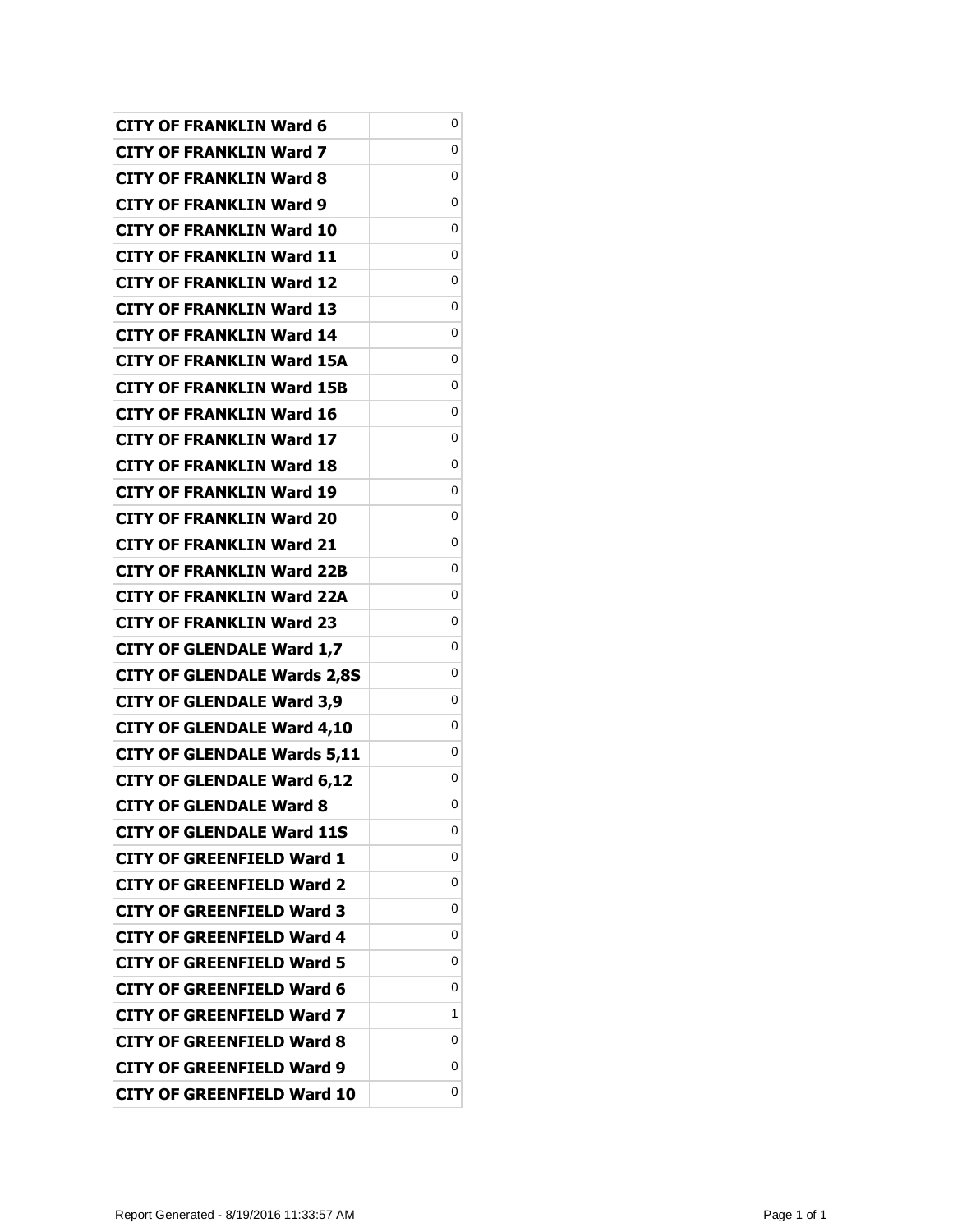| CITY OF GREENFIELD Ward 11        | 0 |
|-----------------------------------|---|
| CITY OF GREENFIELD Ward 12        | 0 |
| CITY OF GREENFIELD Ward 13        | 0 |
| CITY OF GREENFIELD Ward 14        | 0 |
| CITY OF GREENFIELD Ward 15        | 0 |
| CITY OF GREENFIELD Ward 16        | 0 |
| CITY OF GREENFIELD Ward 17        | 0 |
| CITY OF GREENFIELD Ward 18        | 0 |
| CITY OF GREENFIELD Ward 19        | 0 |
| CITY OF GREENFIELD Ward 20        | 0 |
| <b>CITY OF GREENFIELD Ward 21</b> | 0 |
| <b>CITY OF MILWAUKEE Ward 1</b>   | 0 |
| CITY OF MILWAUKEE Ward 2          | 0 |
| CITY OF MILWAUKEE Ward 3          | 0 |
| <b>CITY OF MILWAUKEE Ward 4</b>   | 0 |
| <b>CITY OF MILWAUKEE Ward 5</b>   | 0 |
| <b>CITY OF MILWAUKEE Ward 6</b>   | 0 |
| CITY OF MILWAUKEE Ward 7          | 0 |
| CITY OF MILWAUKEE Ward 8          | 0 |
| <b>CITY OF MILWAUKEE Ward 9</b>   | 0 |
| <b>CITY OF MILWAUKEE Ward 10</b>  | 0 |
| <b>CITY OF MILWAUKEE Ward 11</b>  | 0 |
| CITY OF MILWAUKEE Ward 12         | 0 |
| <b>CITY OF MILWAUKEE Ward 13</b>  | 0 |
| <b>CITY OF MILWAUKEE Ward 14</b>  | 0 |
| <b>CITY OF MILWAUKEE Ward 15</b>  | 0 |
| <b>CITY OF MILWAUKEE Ward 16</b>  | 0 |
| <b>CITY OF MILWAUKEE Ward 17</b>  | 0 |
| <b>CITY OF MILWAUKEE Ward 18</b>  | 0 |
| <b>CITY OF MILWAUKEE Ward 19</b>  | 0 |
| <b>CITY OF MILWAUKEE Ward 20</b>  | 0 |
| <b>CITY OF MILWAUKEE Ward 21</b>  | 0 |
| CITY OF MILWAUKEE Ward 22         | 0 |
| <b>CITY OF MILWAUKEE Ward 23</b>  | 0 |
| <b>CITY OF MILWAUKEE Ward 24</b>  | 0 |
| <b>CITY OF MILWAUKEE Ward 25</b>  | 0 |
| <b>CITY OF MILWAUKEE Ward 26</b>  | 0 |
| <b>CITY OF MILWAUKEE Ward 27</b>  | 0 |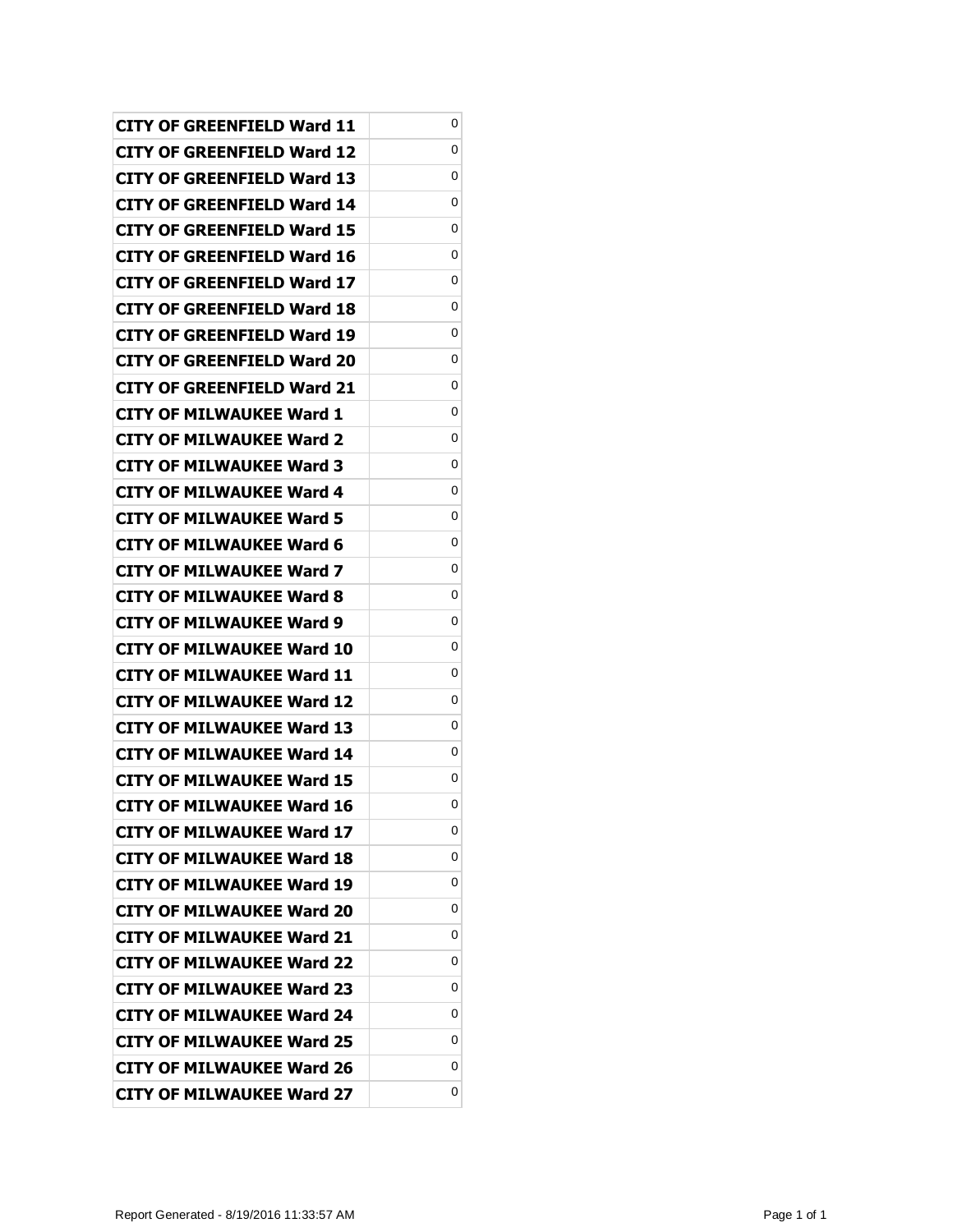| <b>CITY OF MILWAUKEE Ward 28</b> | 0 |
|----------------------------------|---|
| CITY OF MILWAUKEE Ward 29        | 0 |
| CITY OF MILWAUKEE Ward 30        | 0 |
| <b>CITY OF MILWAUKEE Ward 31</b> | 0 |
| <b>CITY OF MILWAUKEE Ward 32</b> | 0 |
| <b>CITY OF MILWAUKEE Ward 33</b> | 0 |
| <b>CITY OF MILWAUKEE Ward 34</b> | 0 |
| CITY OF MILWAUKEE Ward 35        | 0 |
| <b>CITY OF MILWAUKEE Ward 36</b> | 0 |
| <b>CITY OF MILWAUKEE Ward 37</b> | 0 |
| <b>CITY OF MILWAUKEE Ward 38</b> | 0 |
| CITY OF MILWAUKEE Ward 39        | 0 |
| CITY OF MILWAUKEE Ward 40        | 0 |
| <b>CITY OF MILWAUKEE Ward 41</b> | 0 |
| <b>CITY OF MILWAUKEE Ward 42</b> | 0 |
| <b>CITY OF MILWAUKEE Ward 43</b> | 0 |
| CITY OF MILWAUKEE Ward 44        | 0 |
| <b>CITY OF MILWAUKEE Ward 45</b> | 0 |
| <b>CITY OF MILWAUKEE Ward 46</b> | 0 |
| <b>CITY OF MILWAUKEE Ward 47</b> | 0 |
| <b>CITY OF MILWAUKEE Ward 48</b> | 0 |
| <b>CITY OF MILWAUKEE Ward 49</b> | 0 |
| <b>CITY OF MILWAUKEE Ward 50</b> | 0 |
| <b>CITY OF MILWAUKEE Ward 51</b> | 0 |
| <b>CITY OF MILWAUKEE Ward 52</b> | 0 |
| <b>CITY OF MILWAUKEE Ward 53</b> | 0 |
| <b>CITY OF MILWAUKEE Ward 54</b> | 0 |
| <b>CITY OF MILWAUKEE Ward 55</b> | 0 |
| <b>CITY OF MILWAUKEE Ward 56</b> | 0 |
| <b>CITY OF MILWAUKEE Ward 57</b> | 0 |
| <b>CITY OF MILWAUKEE Ward 58</b> | 0 |
| <b>CITY OF MILWAUKEE Ward 59</b> | 0 |
| <b>CITY OF MILWAUKEE Ward 60</b> | 0 |
| <b>CITY OF MILWAUKEE Ward 61</b> | 0 |
| <b>CITY OF MILWAUKEE Ward 62</b> | 0 |
| <b>CITY OF MILWAUKEE Ward 63</b> | 0 |
| <b>CITY OF MILWAUKEE Ward 64</b> | 0 |
| <b>CITY OF MILWAUKEE Ward 65</b> | 0 |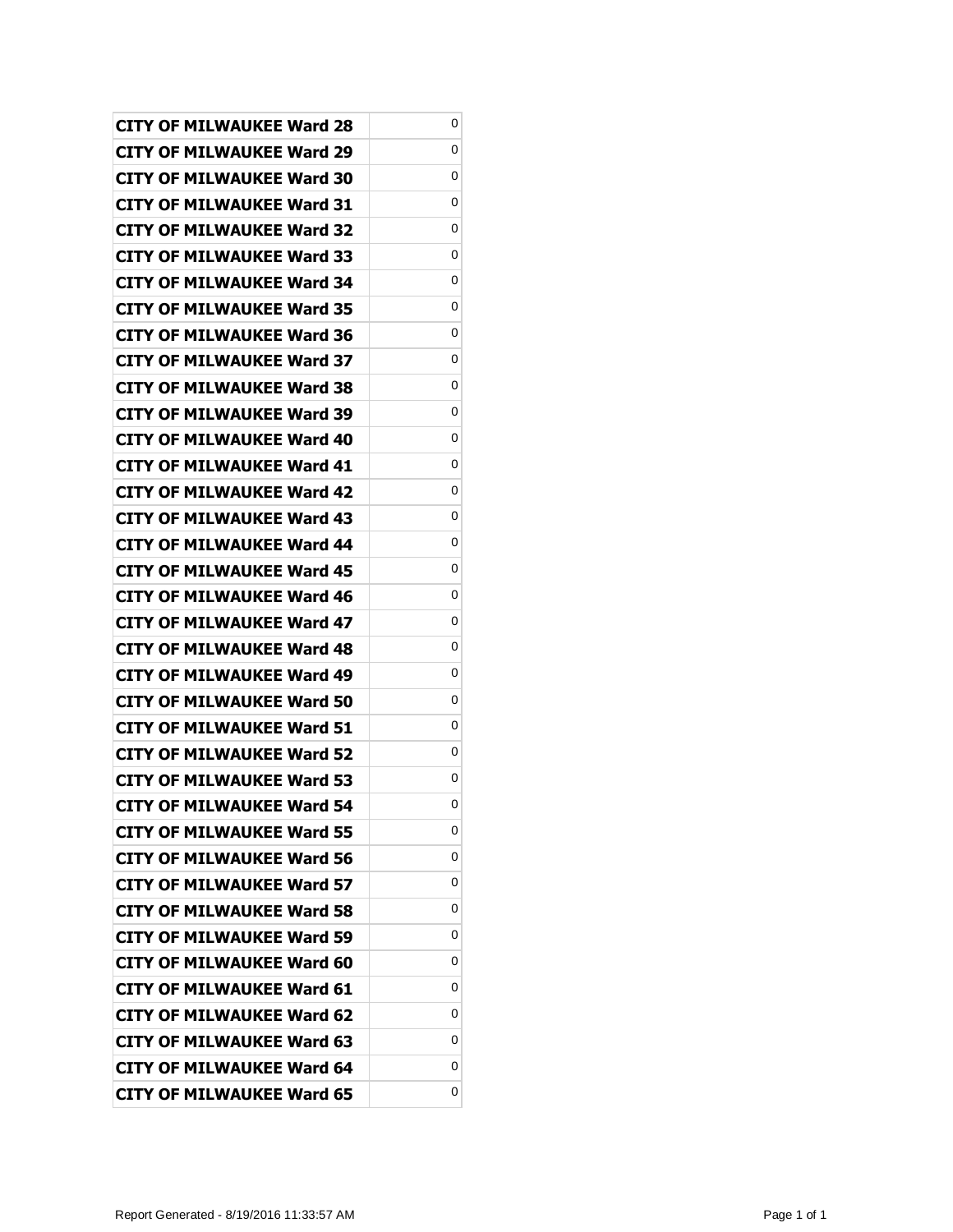| <b>CITY OF MILWAUKEE Ward 66</b>  | 0 |
|-----------------------------------|---|
| CITY OF MILWAUKEE Ward 67         | 0 |
| <b>CITY OF MILWAUKEE Ward 68</b>  | 0 |
| <b>CITY OF MILWAUKEE Ward 69</b>  | 0 |
| <b>CITY OF MILWAUKEE Ward 70</b>  | 0 |
| CITY OF MILWAUKEE Ward 71         | 0 |
| CITY OF MILWAUKEE Ward 72         | 0 |
| <b>CITY OF MILWAUKEE Ward 73</b>  | 0 |
| <b>CITY OF MILWAUKEE Ward 74</b>  | 0 |
| CITY OF MILWAUKEE Ward 75         | 0 |
| <b>CITY OF MILWAUKEE Ward 76</b>  | 0 |
| <b>CITY OF MILWAUKEE Ward 77</b>  | 0 |
| <b>CITY OF MILWAUKEE Ward 78</b>  | 0 |
| CITY OF MILWAUKEE Ward 79         | 0 |
| <b>CITY OF MILWAUKEE Ward 80</b>  | 0 |
| CITY OF MILWAUKEE Ward 81         | 0 |
| CITY OF MILWAUKEE Ward 82         | 0 |
| CITY OF MILWAUKEE Ward 83         | 0 |
| <b>CITY OF MILWAUKEE Ward 84</b>  | 0 |
| CITY OF MILWAUKEE Ward 85         | 0 |
| <b>CITY OF MILWAUKEE Ward 86</b>  | 0 |
| CITY OF MILWAUKEE Ward 87         | 0 |
| CITY OF MILWAUKEE Ward 88         | 0 |
| CITY OF MILWAUKEE Ward 89         | 0 |
| CITY OF MILWAUKEE Ward 90         | 0 |
| <b>CITY OF MILWAUKEE Ward 91</b>  | 0 |
| <b>CITY OF MILWAUKEE Ward 92</b>  | 0 |
| <b>CITY OF MILWAUKEE Ward 93</b>  | 0 |
| <b>CITY OF MILWAUKEE Ward 94</b>  | 0 |
| <b>CITY OF MILWAUKEE Ward 95</b>  | 0 |
| <b>CITY OF MILWAUKEE Ward 96</b>  | 0 |
| <b>CITY OF MILWAUKEE Ward 97</b>  | 0 |
| <b>CITY OF MILWAUKEE Ward 98</b>  | 0 |
| <b>CITY OF MILWAUKEE Ward 99</b>  | 0 |
| <b>CITY OF MILWAUKEE Ward 100</b> | 0 |
| <b>CITY OF MILWAUKEE Ward 101</b> | 0 |
| <b>CITY OF MILWAUKEE Ward 102</b> | 0 |
| <b>CITY OF MILWAUKEE Ward 103</b> | 0 |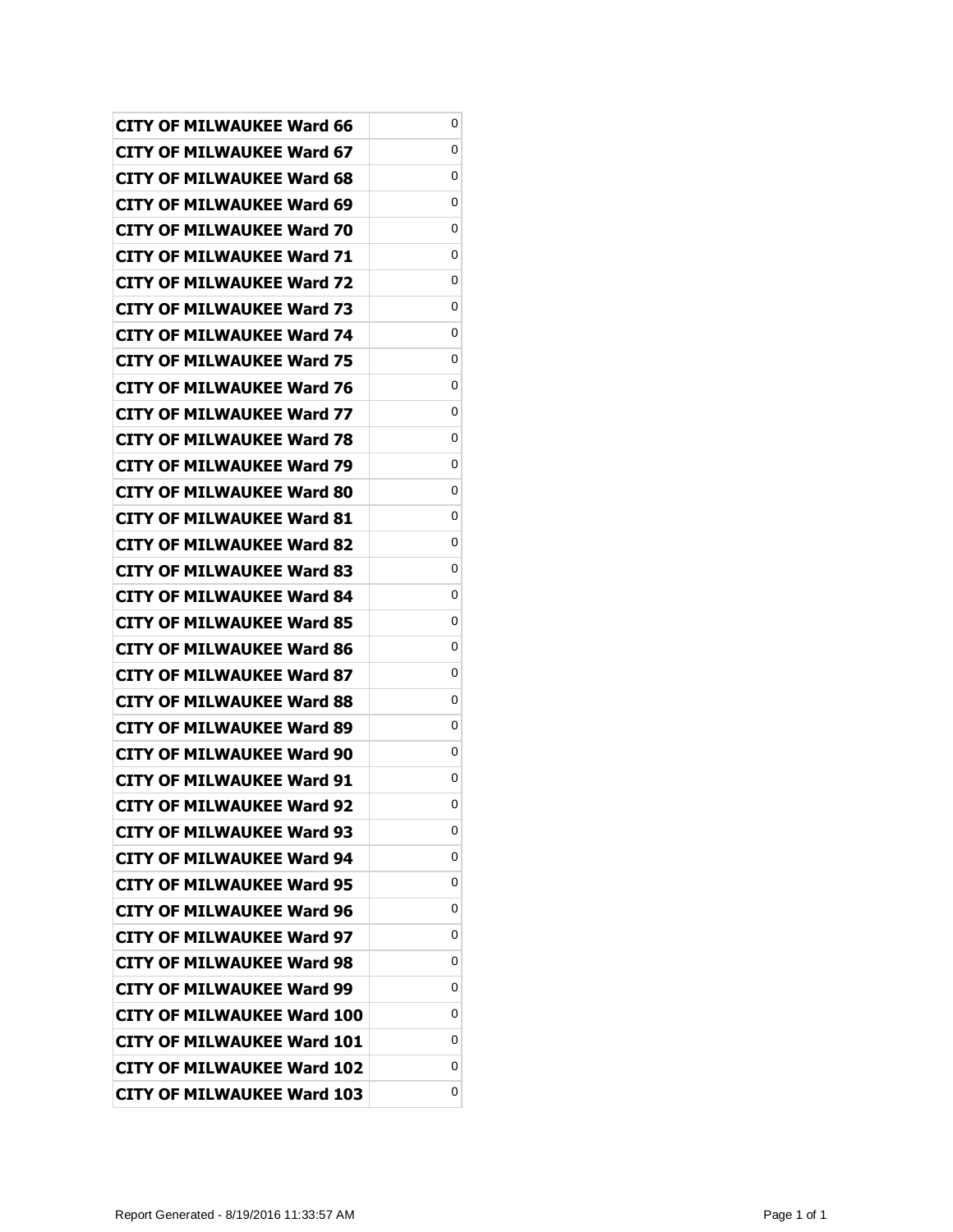| <b>CITY OF MILWAUKEE Ward 104</b> | 0 |
|-----------------------------------|---|
| <b>CITY OF MILWAUKEE Ward 105</b> | 0 |
| <b>CITY OF MILWAUKEE Ward 106</b> | 0 |
| <b>CITY OF MILWAUKEE Ward 107</b> | 0 |
| <b>CITY OF MILWAUKEE Ward 108</b> | 0 |
| CITY OF MILWAUKEE Ward 109        | 0 |
| CITY OF MILWAUKEE Ward 110        | 0 |
| <b>CITY OF MILWAUKEE Ward 111</b> | 0 |
| CITY OF MILWAUKEE Ward 112        | 0 |
| <b>CITY OF MILWAUKEE Ward 113</b> | 0 |
| <b>CITY OF MILWAUKEE Ward 114</b> | 0 |
| CITY OF MILWAUKEE Ward 115        | 0 |
| <b>CITY OF MILWAUKEE Ward 116</b> | 0 |
| CITY OF MILWAUKEE Ward 117        | 0 |
| <b>CITY OF MILWAUKEE Ward 118</b> | 0 |
| <b>CITY OF MILWAUKEE Ward 119</b> | 0 |
| CITY OF MILWAUKEE Ward 120        | 0 |
| <b>CITY OF MILWAUKEE Ward 121</b> | 0 |
| <b>CITY OF MILWAUKEE Ward 122</b> | 0 |
| <b>CITY OF MILWAUKEE Ward 123</b> | 0 |
| <b>CITY OF MILWAUKEE Ward 124</b> | 0 |
| CITY OF MILWAUKEE Ward 125        | 0 |
| CITY OF MILWAUKEE Ward 126        | 0 |
| CITY OF MILWAUKEE Ward 127        | 0 |
| CITY OF MILWAUKEE Ward 128        | 0 |
| <b>CITY OF MILWAUKEE Ward 129</b> | 0 |
| <b>CITY OF MILWAUKEE Ward 130</b> | 0 |
| <b>CITY OF MILWAUKEE Ward 131</b> | 0 |
| <b>CITY OF MILWAUKEE Ward 132</b> | 0 |
| <b>CITY OF MILWAUKEE Ward 133</b> | 0 |
| <b>CITY OF MILWAUKEE Ward 134</b> | 0 |
| <b>CITY OF MILWAUKEE Ward 135</b> | 0 |
| <b>CITY OF MILWAUKEE Ward 136</b> | 0 |
| <b>CITY OF MILWAUKEE Ward 137</b> | 0 |
| <b>CITY OF MILWAUKEE Ward 138</b> | 0 |
| <b>CITY OF MILWAUKEE Ward 139</b> | 0 |
| <b>CITY OF MILWAUKEE Ward 140</b> | 0 |
| <b>CITY OF MILWAUKEE Ward 141</b> | 0 |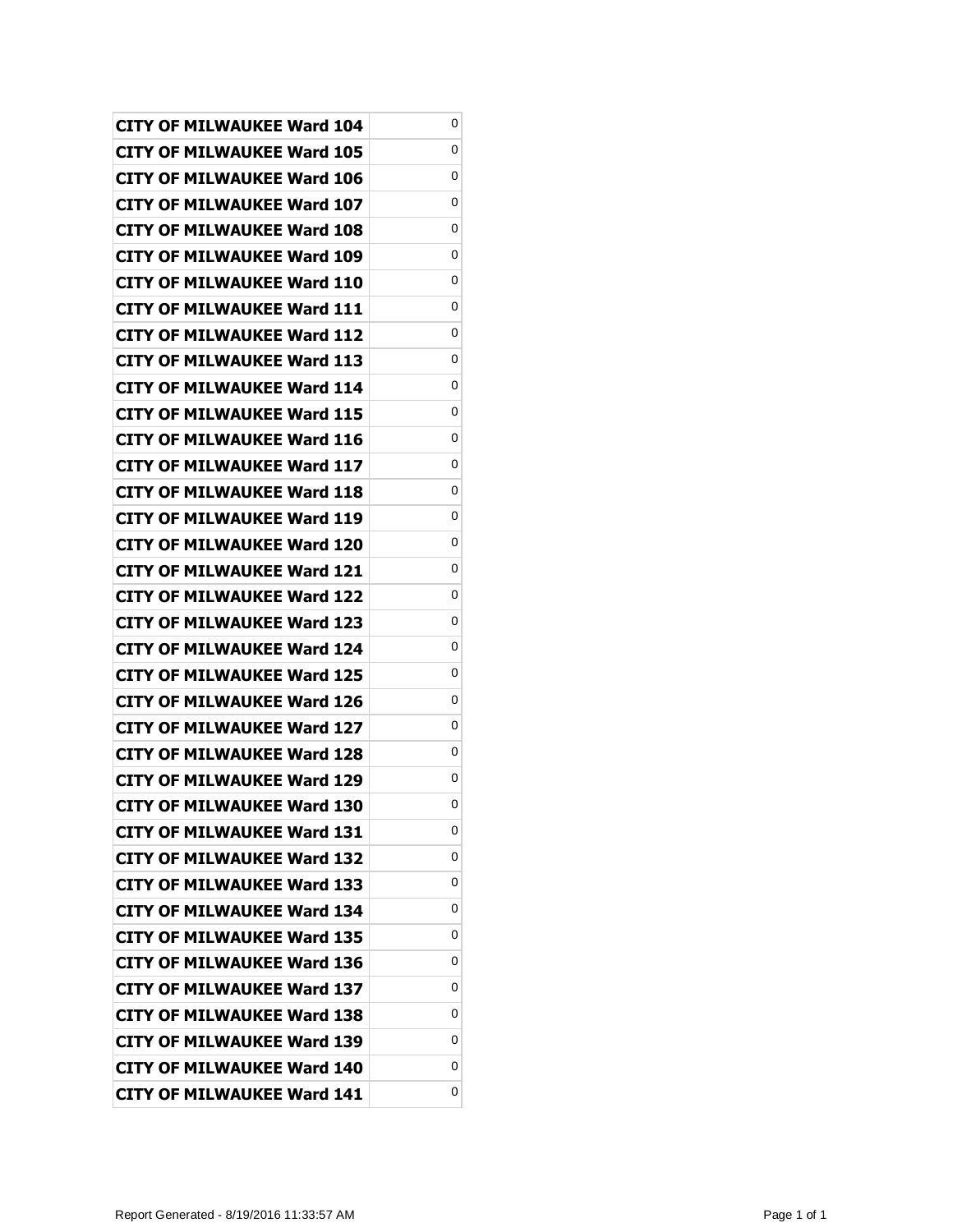| <b>CITY OF MILWAUKEE Ward 142</b> | 0 |
|-----------------------------------|---|
| CITY OF MILWAUKEE Ward 143        | 0 |
| <b>CITY OF MILWAUKEE Ward 144</b> | 0 |
| <b>CITY OF MILWAUKEE Ward 145</b> | 0 |
| <b>CITY OF MILWAUKEE Ward 146</b> | 0 |
| CITY OF MILWAUKEE Ward 147        | 0 |
| CITY OF MILWAUKEE Ward 148        | 0 |
| <b>CITY OF MILWAUKEE Ward 149</b> | 0 |
| CITY OF MILWAUKEE Ward 150        | 0 |
| CITY OF MILWAUKEE Ward 151        | 0 |
| <b>CITY OF MILWAUKEE Ward 152</b> | 0 |
| CITY OF MILWAUKEE Ward 153        | 0 |
| <b>CITY OF MILWAUKEE Ward 154</b> | 0 |
| <b>CITY OF MILWAUKEE Ward 155</b> | 0 |
| <b>CITY OF MILWAUKEE Ward 156</b> | 0 |
| CITY OF MILWAUKEE Ward 157        | 0 |
| <b>CITY OF MILWAUKEE Ward 158</b> | 1 |
| <b>CITY OF MILWAUKEE Ward 159</b> | 0 |
| CITY OF MILWAUKEE Ward 160        | 0 |
| <b>CITY OF MILWAUKEE Ward 161</b> | 0 |
| <b>CITY OF MILWAUKEE Ward 162</b> | 0 |
| CITY OF MILWAUKEE Ward 163        | 0 |
| CITY OF MILWAUKEE Ward 164        | 0 |
| CITY OF MILWAUKEE Ward 165        | 0 |
| CITY OF MILWAUKEE Ward 166        | 0 |
| <b>CITY OF MILWAUKEE Ward 167</b> | 0 |
| <b>CITY OF MILWAUKEE Ward 168</b> | 0 |
| <b>CITY OF MILWAUKEE Ward 169</b> | 0 |
| <b>CITY OF MILWAUKEE Ward 170</b> | 0 |
| <b>CITY OF MILWAUKEE Ward 171</b> | 0 |
| <b>CITY OF MILWAUKEE Ward 172</b> | 0 |
| <b>CITY OF MILWAUKEE Ward 173</b> | 0 |
| <b>CITY OF MILWAUKEE Ward 174</b> | 0 |
| <b>CITY OF MILWAUKEE Ward 175</b> | 0 |
| <b>CITY OF MILWAUKEE Ward 176</b> | 0 |
| <b>CITY OF MILWAUKEE Ward 177</b> | 0 |
| <b>CITY OF MILWAUKEE Ward 178</b> | 0 |
| <b>CITY OF MILWAUKEE Ward 179</b> | 1 |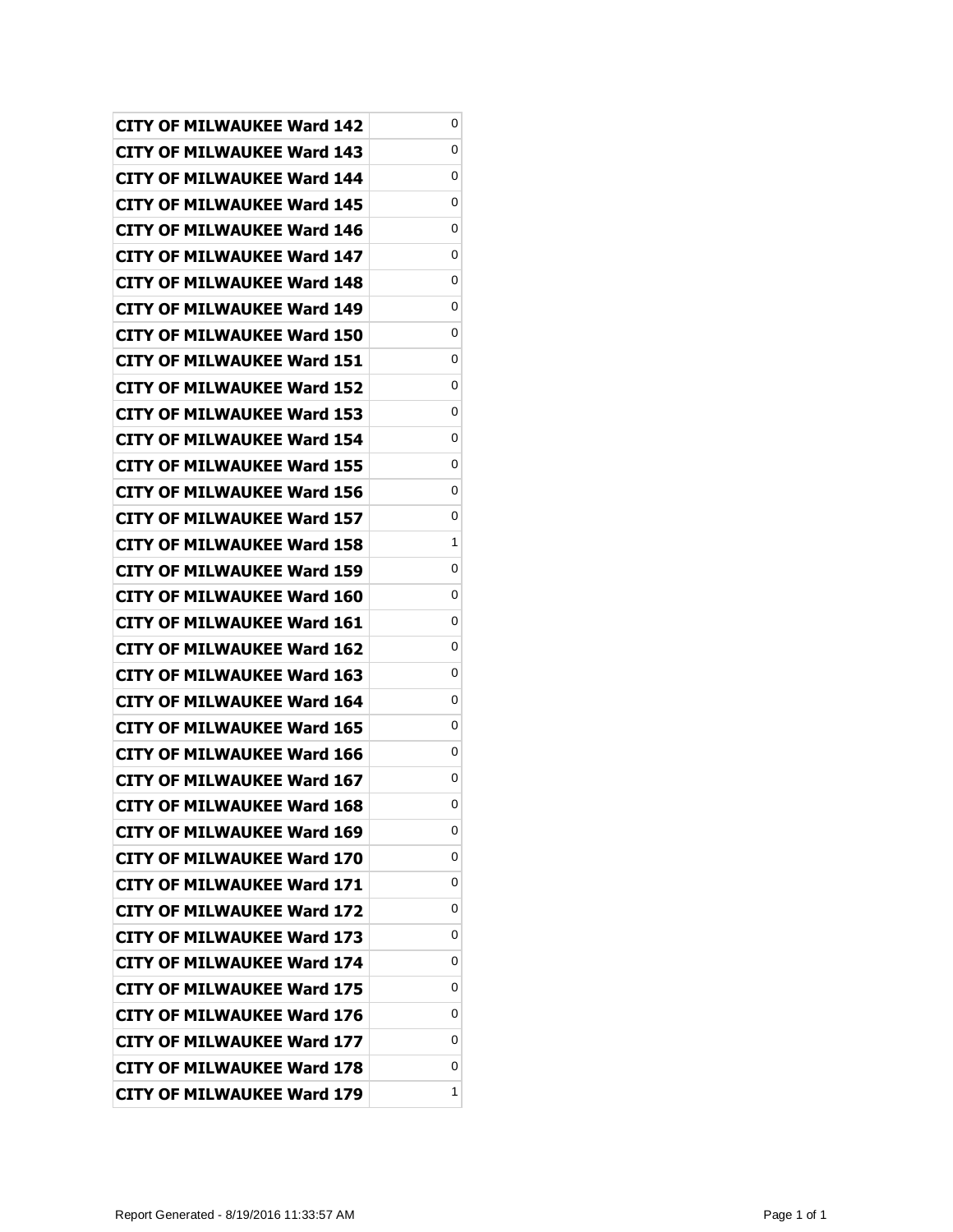| <b>CITY OF MILWAUKEE Ward 180</b> | 0 |
|-----------------------------------|---|
| CITY OF MILWAUKEE Ward 181        | 0 |
| <b>CITY OF MILWAUKEE Ward 182</b> | 0 |
| <b>CITY OF MILWAUKEE Ward 183</b> | 0 |
| <b>CITY OF MILWAUKEE Ward 184</b> | 0 |
| CITY OF MILWAUKEE Ward 185        | 0 |
| CITY OF MILWAUKEE Ward 186        | 0 |
| <b>CITY OF MILWAUKEE Ward 187</b> | 0 |
| <b>CITY OF MILWAUKEE Ward 188</b> | 0 |
| <b>CITY OF MILWAUKEE Ward 189</b> | 0 |
| <b>CITY OF MILWAUKEE Ward 190</b> | 0 |
| CITY OF MILWAUKEE Ward 191        | 0 |
| <b>CITY OF MILWAUKEE Ward 192</b> | 0 |
| <b>CITY OF MILWAUKEE Ward 193</b> | 0 |
| <b>CITY OF MILWAUKEE Ward 194</b> | 0 |
| <b>CITY OF MILWAUKEE Ward 195</b> | 0 |
| CITY OF MILWAUKEE Ward 196        | 0 |
| <b>CITY OF MILWAUKEE Ward 197</b> | 0 |
| <b>CITY OF MILWAUKEE Ward 198</b> | 0 |
| <b>CITY OF MILWAUKEE Ward 199</b> | 0 |
| <b>CITY OF MILWAUKEE Ward 200</b> | 0 |
| CITY OF MILWAUKEE Ward 201        | 0 |
| CITY OF MILWAUKEE Ward 202        | 0 |
| <b>CITY OF MILWAUKEE Ward 203</b> | 0 |
| CITY OF MILWAUKEE Ward 204        | 0 |
| <b>CITY OF MILWAUKEE Ward 205</b> | 0 |
| <b>CITY OF MILWAUKEE Ward 206</b> | 0 |
| <b>CITY OF MILWAUKEE Ward 207</b> | 0 |
| <b>CITY OF MILWAUKEE Ward 208</b> | 0 |
| <b>CITY OF MILWAUKEE Ward 209</b> | 0 |
| <b>CITY OF MILWAUKEE Ward 210</b> | 0 |
| <b>CITY OF MILWAUKEE Ward 211</b> | 0 |
| <b>CITY OF MILWAUKEE Ward 212</b> | 0 |
| <b>CITY OF MILWAUKEE Ward 213</b> | 0 |
| <b>CITY OF MILWAUKEE Ward 214</b> | 0 |
| <b>CITY OF MILWAUKEE Ward 215</b> | 0 |
| <b>CITY OF MILWAUKEE Ward 216</b> | 0 |
| <b>CITY OF MILWAUKEE Ward 217</b> | 0 |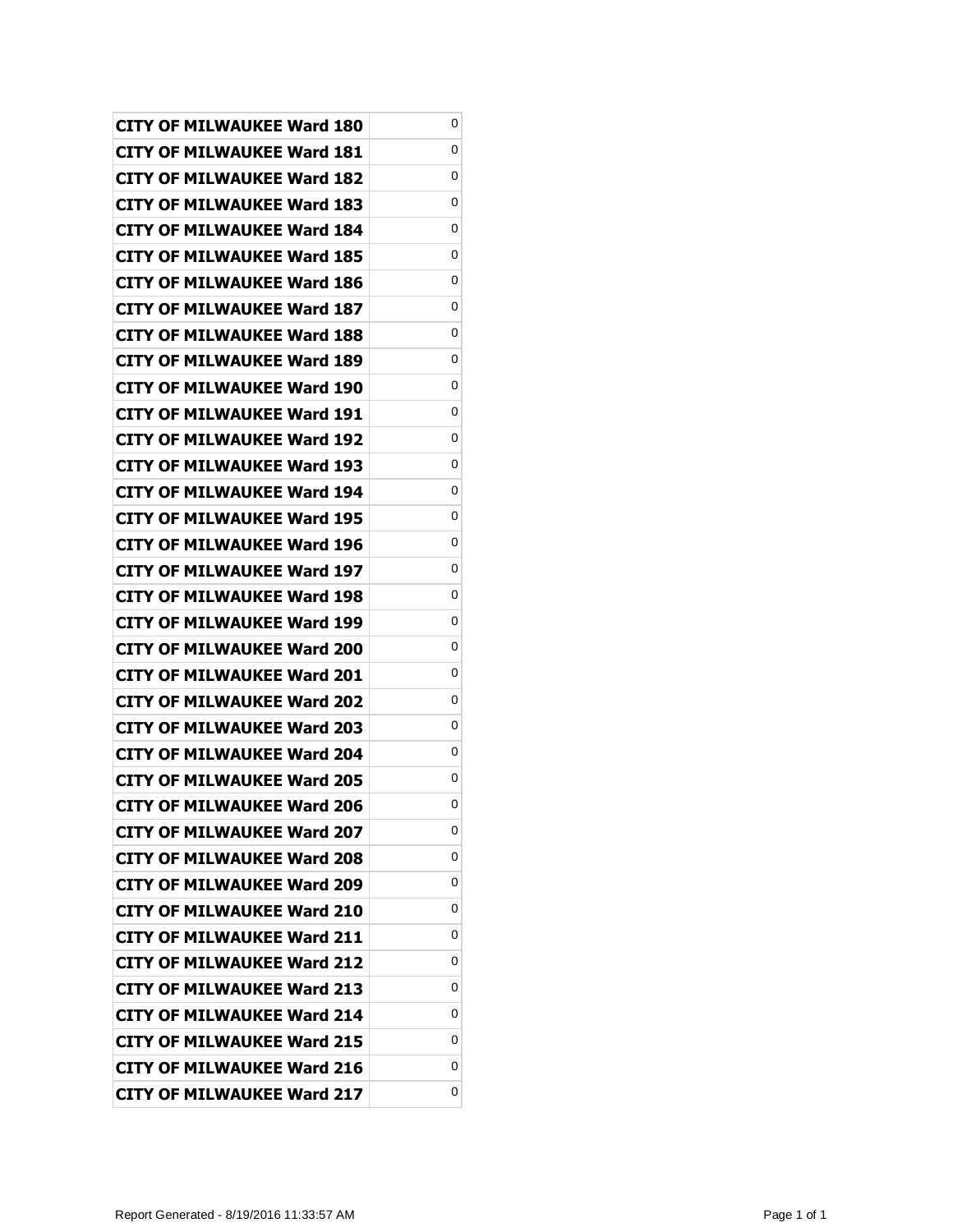| <b>CITY OF MILWAUKEE Ward 218</b> | 0 |
|-----------------------------------|---|
| <b>CITY OF MILWAUKEE Ward 219</b> | 0 |
| <b>CITY OF MILWAUKEE Ward 220</b> | 0 |
| <b>CITY OF MILWAUKEE Ward 221</b> | 0 |
| <b>CITY OF MILWAUKEE Ward 222</b> | 0 |
| CITY OF MILWAUKEE Ward 223        | 0 |
| <b>CITY OF MILWAUKEE Ward 224</b> | 0 |
| <b>CITY OF MILWAUKEE Ward 225</b> | 0 |
| <b>CITY OF MILWAUKEE Ward 226</b> | 0 |
| <b>CITY OF MILWAUKEE Ward 227</b> | 2 |
| <b>CITY OF MILWAUKEE Ward 228</b> | 0 |
| CITY OF MILWAUKEE Ward 229        | 0 |
| <b>CITY OF MILWAUKEE Ward 230</b> | 0 |
| <b>CITY OF MILWAUKEE Ward 231</b> | 0 |
| <b>CITY OF MILWAUKEE Ward 232</b> | 0 |
| CITY OF MILWAUKEE Ward 233        | 0 |
| <b>CITY OF MILWAUKEE Ward 234</b> | 0 |
| <b>CITY OF MILWAUKEE Ward 235</b> | 0 |
| <b>CITY OF MILWAUKEE Ward 236</b> | 0 |
| <b>CITY OF MILWAUKEE Ward 237</b> | 0 |
| <b>CITY OF MILWAUKEE Ward 238</b> | 0 |
| <b>CITY OF MILWAUKEE Ward 239</b> | 0 |
| CITY OF MILWAUKEE Ward 240        | 0 |
| <b>CITY OF MILWAUKEE Ward 241</b> | 0 |
| <b>CITY OF MILWAUKEE Ward 242</b> | 0 |
| <b>CITY OF MILWAUKEE Ward 243</b> | 0 |
| <b>CITY OF MILWAUKEE Ward 244</b> | 0 |
| <b>CITY OF MILWAUKEE Ward 245</b> | 0 |
| <b>CITY OF MILWAUKEE Ward 246</b> | 0 |
| <b>CITY OF MILWAUKEE Ward 247</b> | 0 |
| <b>CITY OF MILWAUKEE Ward 248</b> | 0 |
| <b>CITY OF MILWAUKEE Ward 249</b> | 0 |
| <b>CITY OF MILWAUKEE Ward 250</b> | 0 |
| <b>CITY OF MILWAUKEE Ward 251</b> | 0 |
| <b>CITY OF MILWAUKEE Ward 252</b> | 0 |
| <b>CITY OF MILWAUKEE Ward 253</b> | 0 |
| <b>CITY OF MILWAUKEE Ward 254</b> | 0 |
| <b>CITY OF MILWAUKEE Ward 255</b> | 0 |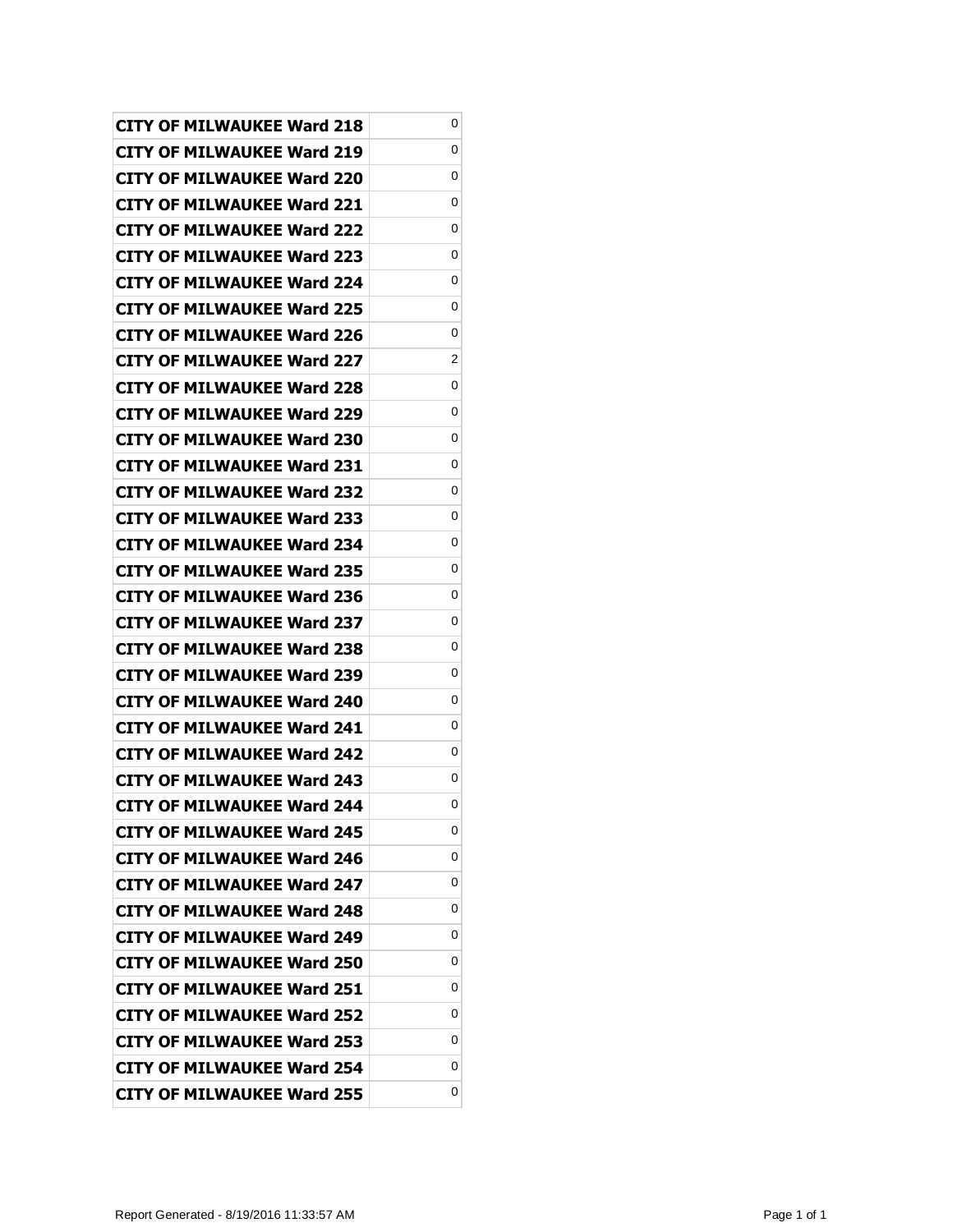| <b>CITY OF MILWAUKEE Ward 256</b> | 0 |
|-----------------------------------|---|
| <b>CITY OF MILWAUKEE Ward 257</b> | 1 |
| <b>CITY OF MILWAUKEE Ward 258</b> | 0 |
| <b>CITY OF MILWAUKEE Ward 259</b> | 0 |
| <b>CITY OF MILWAUKEE Ward 260</b> | 0 |
| <b>CITY OF MILWAUKEE Ward 261</b> | 0 |
| <b>CITY OF MILWAUKEE Ward 262</b> | 0 |
| <b>CITY OF MILWAUKEE Ward 263</b> | 0 |
| <b>CITY OF MILWAUKEE Ward 264</b> | 0 |
| <b>CITY OF MILWAUKEE Ward 265</b> | 0 |
| <b>CITY OF MILWAUKEE Ward 266</b> | 0 |
| <b>CITY OF MILWAUKEE Ward 267</b> | 0 |
| <b>CITY OF MILWAUKEE Ward 268</b> | 0 |
| CITY OF MILWAUKEE Ward 269        | 0 |
| CITY OF MILWAUKEE Ward 270        | 0 |
| <b>CITY OF MILWAUKEE Ward 271</b> | 0 |
| <b>CITY OF MILWAUKEE Ward 272</b> | 0 |
| <b>CITY OF MILWAUKEE Ward 273</b> | 0 |
| <b>CITY OF MILWAUKEE Ward 274</b> | 0 |
| <b>CITY OF MILWAUKEE Ward 275</b> | 0 |
| <b>CITY OF MILWAUKEE Ward 276</b> | 0 |
| <b>CITY OF MILWAUKEE Ward 277</b> | 0 |
| <b>CITY OF MILWAUKEE Ward 278</b> | 0 |
| CITY OF MILWAUKEE Ward 279        | 0 |
| <b>CITY OF MILWAUKEE Ward 280</b> | 0 |
| <b>CITY OF MILWAUKEE Ward 281</b> | 0 |
| <b>CITY OF MILWAUKEE Ward 282</b> | 0 |
| <b>CITY OF MILWAUKEE Ward 283</b> | 0 |
| <b>CITY OF MILWAUKEE Ward 284</b> | 0 |
| <b>CITY OF MILWAUKEE Ward 285</b> | 0 |
| <b>CITY OF MILWAUKEE Ward 286</b> | 0 |
| <b>CITY OF MILWAUKEE Ward 287</b> | 0 |
| <b>CITY OF MILWAUKEE Ward 288</b> | 0 |
| CITY OF MILWAUKEE Ward 289        | 0 |
| <b>CITY OF MILWAUKEE Ward 290</b> | 0 |
| <b>CITY OF MILWAUKEE Ward 291</b> | 0 |
| <b>CITY OF MILWAUKEE Ward 292</b> | 0 |
| <b>CITY OF MILWAUKEE Ward 293</b> | 0 |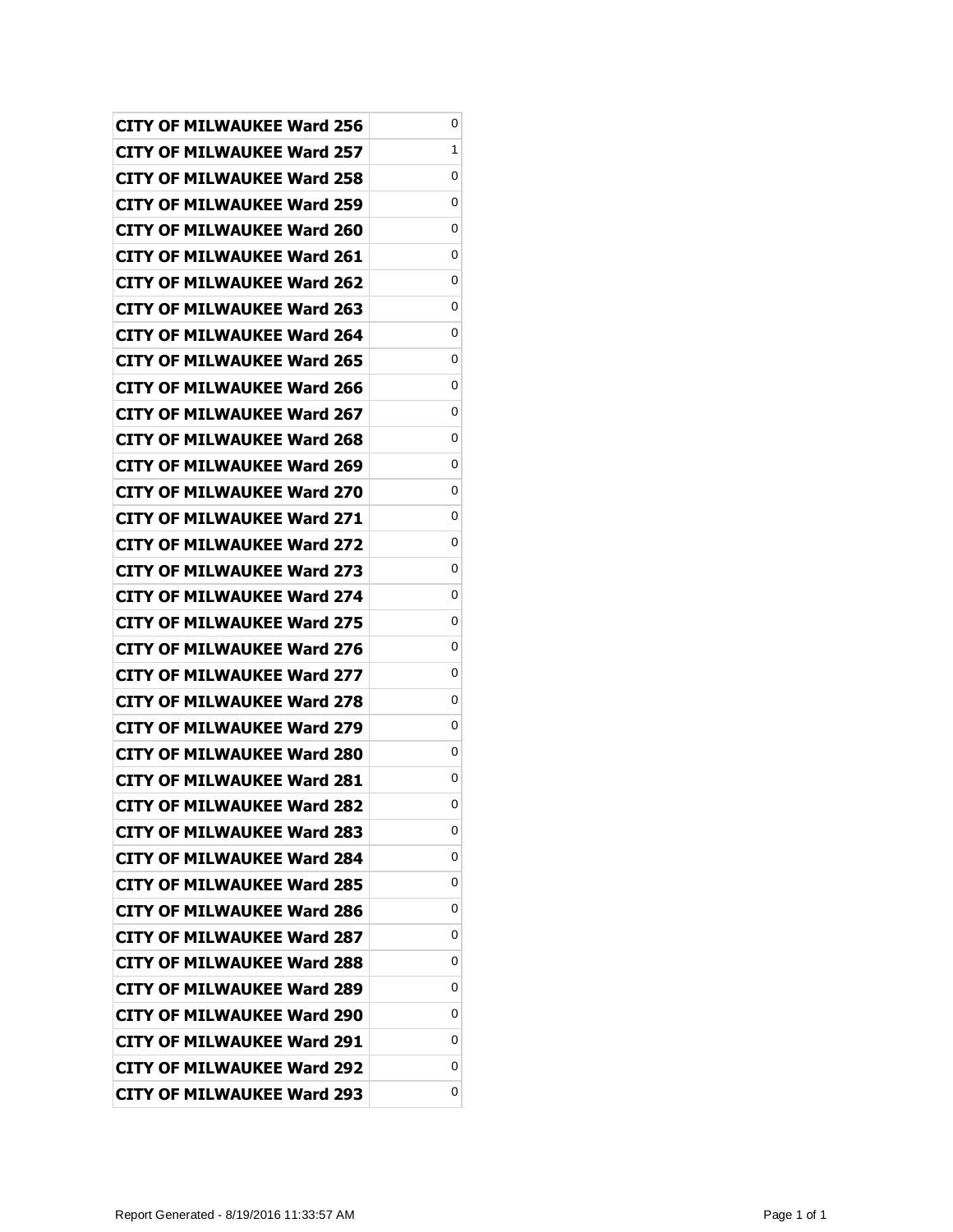| <b>CITY OF MILWAUKEE Ward 294</b>        | 0 |
|------------------------------------------|---|
| CITY OF MILWAUKEE Ward 295               | 0 |
| <b>CITY OF MILWAUKEE Ward 296</b>        | 0 |
| <b>CITY OF MILWAUKEE Ward 297</b>        | 0 |
| <b>CITY OF MILWAUKEE Ward 298</b>        | 0 |
| CITY OF MILWAUKEE Ward 299               | 0 |
| <b>CITY OF MILWAUKEE Ward 300</b>        | 0 |
| <b>CITY OF MILWAUKEE Ward 301</b>        | 0 |
| <b>CITY OF MILWAUKEE Ward 302</b>        | 0 |
| <b>CITY OF MILWAUKEE Ward 303</b>        | 0 |
| <b>CITY OF MILWAUKEE Ward 304</b>        | 0 |
| <b>CITY OF MILWAUKEE Ward 305</b>        | 0 |
| <b>CITY OF MILWAUKEE Ward 306</b>        | 0 |
| <b>CITY OF MILWAUKEE Ward 307</b>        | 0 |
| <b>CITY OF MILWAUKEE Ward 308</b>        | 0 |
| <b>CITY OF MILWAUKEE Ward 309</b>        | 0 |
| CITY OF MILWAUKEE Ward 310               | 0 |
| <b>CITY OF MILWAUKEE Ward 311</b>        | 0 |
| <b>CITY OF MILWAUKEE Ward 312</b>        | 0 |
| <b>CITY OF MILWAUKEE Ward 313</b>        | 0 |
| <b>CITY OF MILWAUKEE Ward 314</b>        | 0 |
| <b>CITY OF MILWAUKEE Ward 315</b>        | 0 |
| CITY OF MILWAUKEE Ward 316               | 0 |
| <b>CITY OF MILWAUKEE Ward 317</b>        | 0 |
| <b>CITY OF MILWAUKEE Ward 320</b>        | 0 |
| <b>CITY OF MILWAUKEE Ward 321</b>        | 0 |
| <b>CITY OF MILWAUKEE Ward 322</b>        | 0 |
| <b>CITY OF MILWAUKEE Ward 323</b>        | 1 |
| <b>CITY OF MILWAUKEE Ward 324</b>        | 0 |
| <b>CITY OF MILWAUKEE Ward 325</b>        | 0 |
| <b>CITY OF MILWAUKEE Ward 326</b>        | 0 |
| <b>CITY OF MILWAUKEE Ward 327</b>        | 0 |
| <b>CITY OF OAK CREEK Wards 1-3</b>       | 0 |
| <b>CITY OF OAK CREEK Wards 4-6</b>       | 0 |
| <b>CITY OF OAK CREEK Wards 7-9</b>       | 0 |
| <b>CITY OF OAK CREEK Wards 10-</b><br>12 | 0 |
| CITY OF OAK CREEK Wards 13-<br>15        | 0 |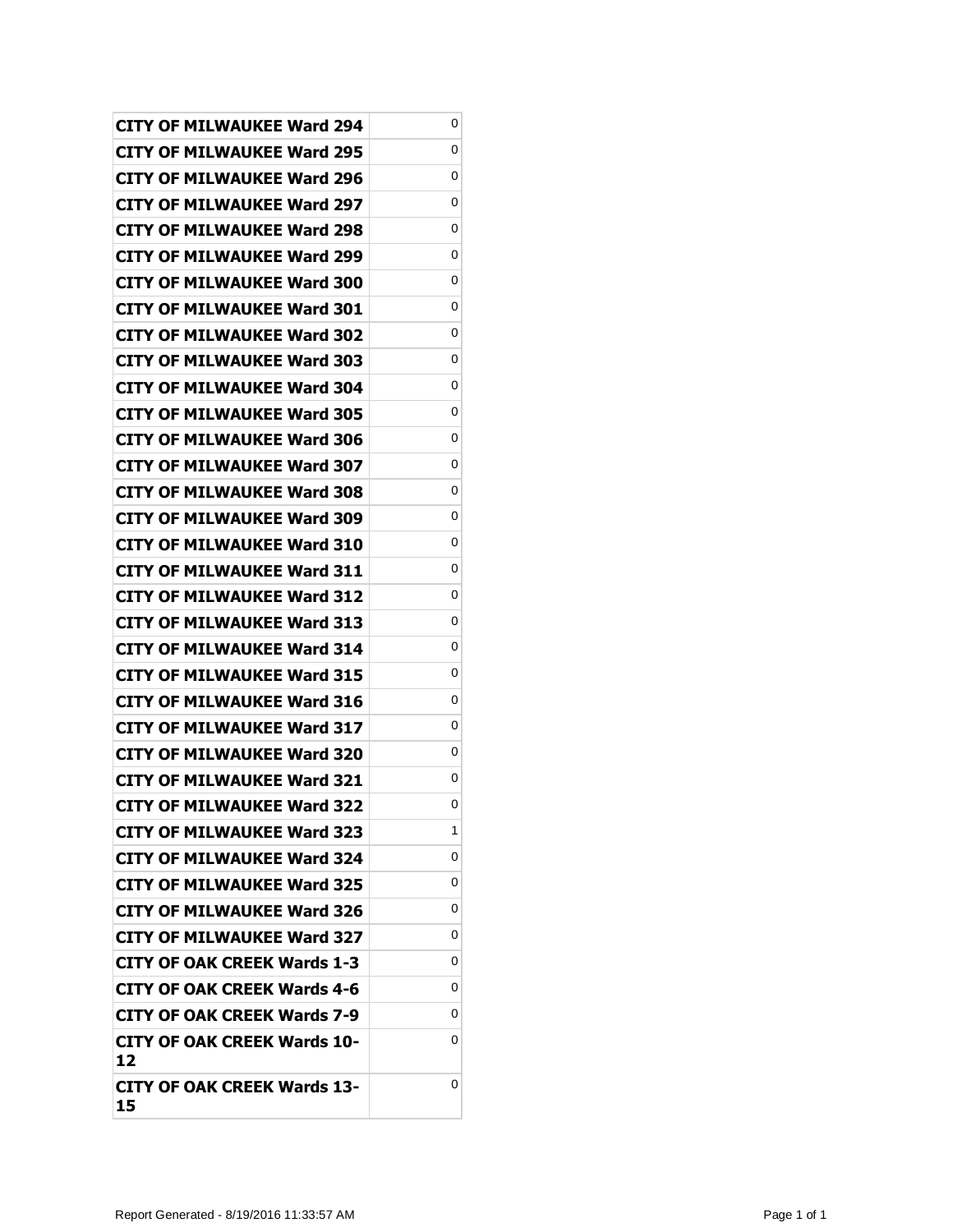| <b>CITY OF OAK CREEK Wards 16-</b><br>19    | 0 |
|---------------------------------------------|---|
| CITY OF ST. FRANCIS Wards 1-<br>4           | 0 |
| <b>CITY OF ST. FRANCIS Wards 5-</b><br>8    | 0 |
| <b>CITY OF ST. FRANCIS Wards 9-</b><br>12   | 0 |
| CITY OF SOUTH MILWAUKEE<br>Ward 1-4         | 0 |
| CITY OF SOUTH MILWAUKEE<br><b>Ward 5-8</b>  | 0 |
| CITY OF SOUTH MILWAUKEE<br><b>Ward 9-12</b> | 0 |
| CITY OF SOUTH MILWAUKEE<br>Ward 13-16       | 0 |
| <b>CITY OF WAUWATOSA Ward 1</b>             | 1 |
| CITY OF WAUWATOSA Ward 2                    | 0 |
| <b>CITY OF WAUWATOSA Ward 3</b>             | 0 |
| CITY OF WAUWATOSA Ward 4                    | 0 |
| CITY OF WAUWATOSA Ward 5                    | 0 |
| <b>CITY OF WAUWATOSA Ward 6</b>             | 0 |
| CITY OF WAUWATOSA Ward 7                    | 0 |
| CITY OF WAUWATOSA Ward 8                    | 0 |
| CITY OF WAUWATOSA Ward 9                    | 0 |
| CITY OF WAUWATOSA Ward 10                   | 0 |
| <b>CITY OF WAUWATOSA Ward 11</b>            | 0 |
| CITY OF WAUWATOSA Ward 12                   | 0 |
| <b>CITY OF WAUWATOSA Ward 13</b>            | 0 |
| <b>CITY OF WAUWATOSA Ward 14</b>            | 0 |
| <b>CITY OF WAUWATOSA Ward 15</b>            | 0 |
| <b>CITY OF WAUWATOSA Ward 16</b>            | 0 |
| <b>CITY OF WAUWATOSA Ward 17</b>            | 0 |
| CITY OF WAUWATOSA Ward 18                   | 0 |
| CITY OF WAUWATOSA Ward 19                   | 0 |
| <b>CITY OF WAUWATOSA Ward 20</b>            | 0 |
| <b>CITY OF WAUWATOSA Ward 21</b>            | 0 |
| <b>CITY OF WAUWATOSA Ward 22</b>            | 0 |
| CITY OF WAUWATOSA Ward 23                   | 0 |
| <b>CITY OF WAUWATOSA Ward 24</b>            | 0 |